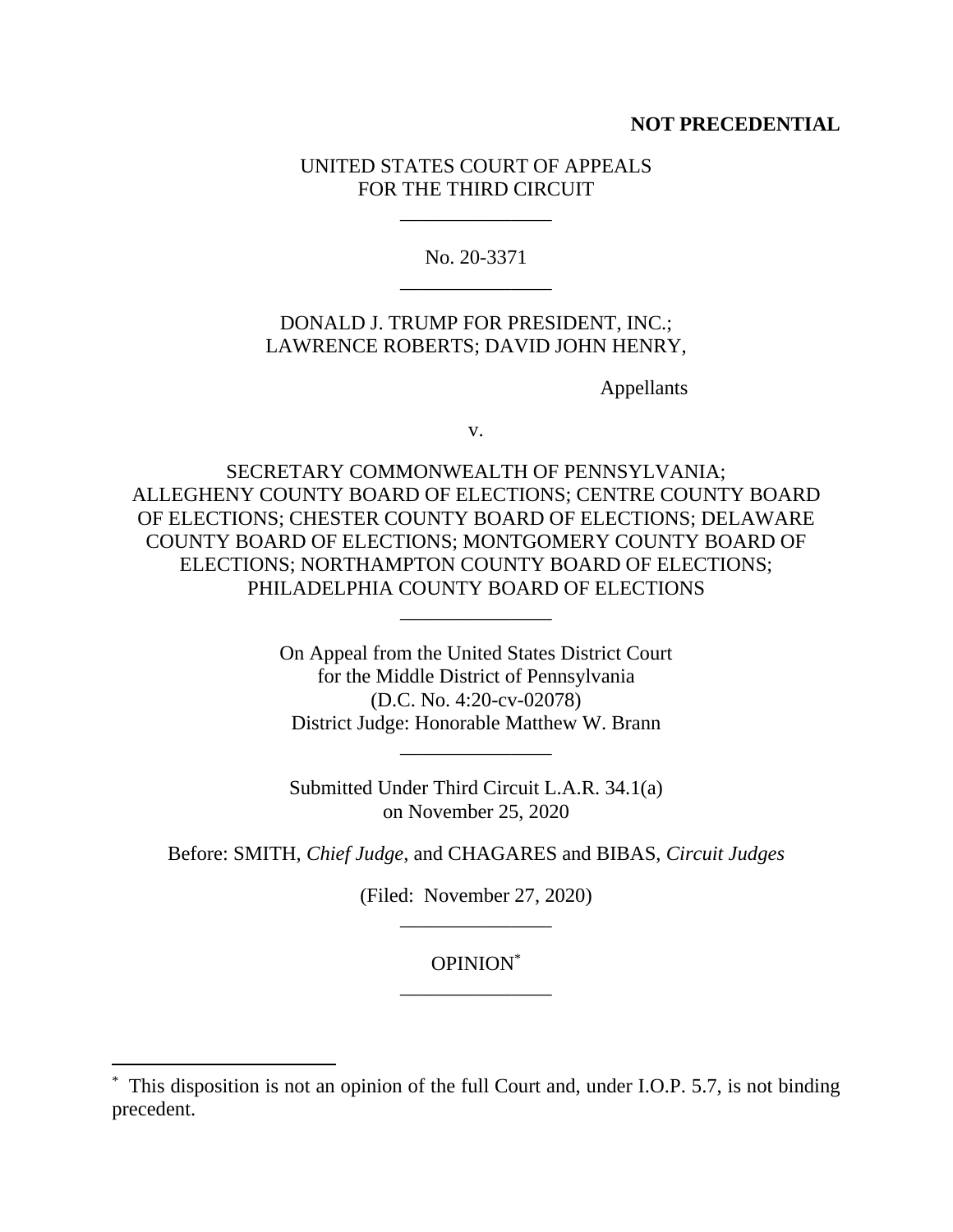#### BIBAS, *Circuit Judge*.

Free, fair elections are the lifeblood of our democracy. Charges of unfairness are serious. But calling an election unfair does not make it so. Charges require specific allegations and then proof. We have neither here.

The Trump Presidential Campaign asserts that Pennsylvania's 2020 election was unfair. But as lawyer Rudolph Giuliani stressed, the Campaign "doesn't plead fraud. ... [T]his is not a fraud case." Mot. to Dismiss Hr'g Tr. 118:19–20, 137:18. Instead, it objects that Pennsylvania's Secretary of State and some counties restricted poll watchers and let voters fix technical defects in their mail-in ballots. It offers nothing more.

This case is not about whether those claims are true. Rather, the Campaign appeals on a very narrow ground: whether the District Court abused its discretion in not letting the Campaign amend its complaint a second time. It did not.

Most of the claims in the Second Amended Complaint boil down to issues of state law. But Pennsylvania law is willing to overlook many technical defects. It favors counting votes as long as there is no fraud. Indeed, the Campaign has already litigated and lost many of these issues in state courts.

The Campaign tries to repackage these state-law claims as unconstitutional discrimination. Yet its allegations are vague and conclusory. It never alleges that anyone treated the Trump campaign or Trump votes worse than it treated the Biden campaign or Biden votes. And federal law does not require poll watchers or specify how they may observe. It also says nothing about curing technical state-law errors in ballots. Each of these defects is fatal,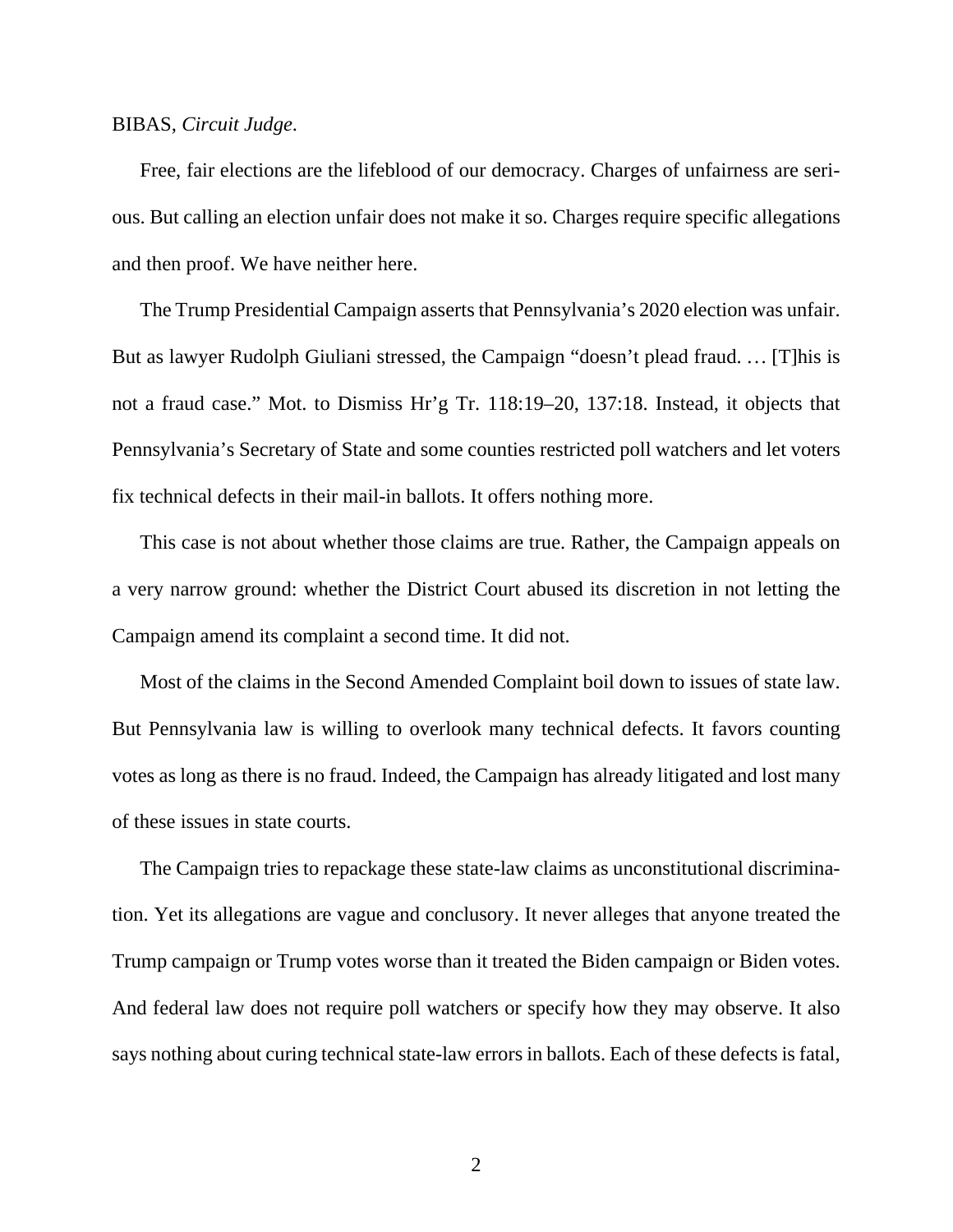and the proposed Second Amended Complaint does not fix them. So the District Court properly denied leave to amend again.

Nor does the Campaign deserve an injunction to undo Pennsylvania's certification of its votes. The Campaign's claims have no merit. The number of ballots it specifically challenges is far smaller than the roughly 81,000-vote margin of victory. And it never claims fraud or that any votes were cast by illegal voters. Plus, tossing out millions of mail-in ballots would be drastic and unprecedented, disenfranchising a huge swath of the electorate and upsetting all down-ballot races too. That remedy would be grossly disproportionate to the procedural challenges raised. So we deny the motion for an injunction pending appeal.

## **I. BACKGROUND**

### **A. Pennsylvania election law**

In Pennsylvania, each county runs its own elections. 25 Pa. Stat. § 2641(a). Counties choose and staff polling places. § 2642(b), (d). They buy their own ballot boxes and voting booths and machines. § 2642(c). They even count the votes and post the results. § 2642(k), (*l*). In all this, counties must follow Pennsylvania's Election Code and regulations. But counties can, and do, adopt rules and guidance for election officers and electors. § 2642(f). And they are charged with ensuring that elections are "honestly, efficiently, and uniformly conducted."  $§ 2642(g)$ .

1. *Poll watchers and representatives*. Counties must admit qualified poll "watchers" to observe votes being tallied. 25 Pa. Stat. § 2650(a). Poll watchers must be registered to vote in the county where they will serve. § 2687(b). Each candidate can pick two poll watchers per election district; each political party, three.  $\S 2687(a)$ . The poll watchers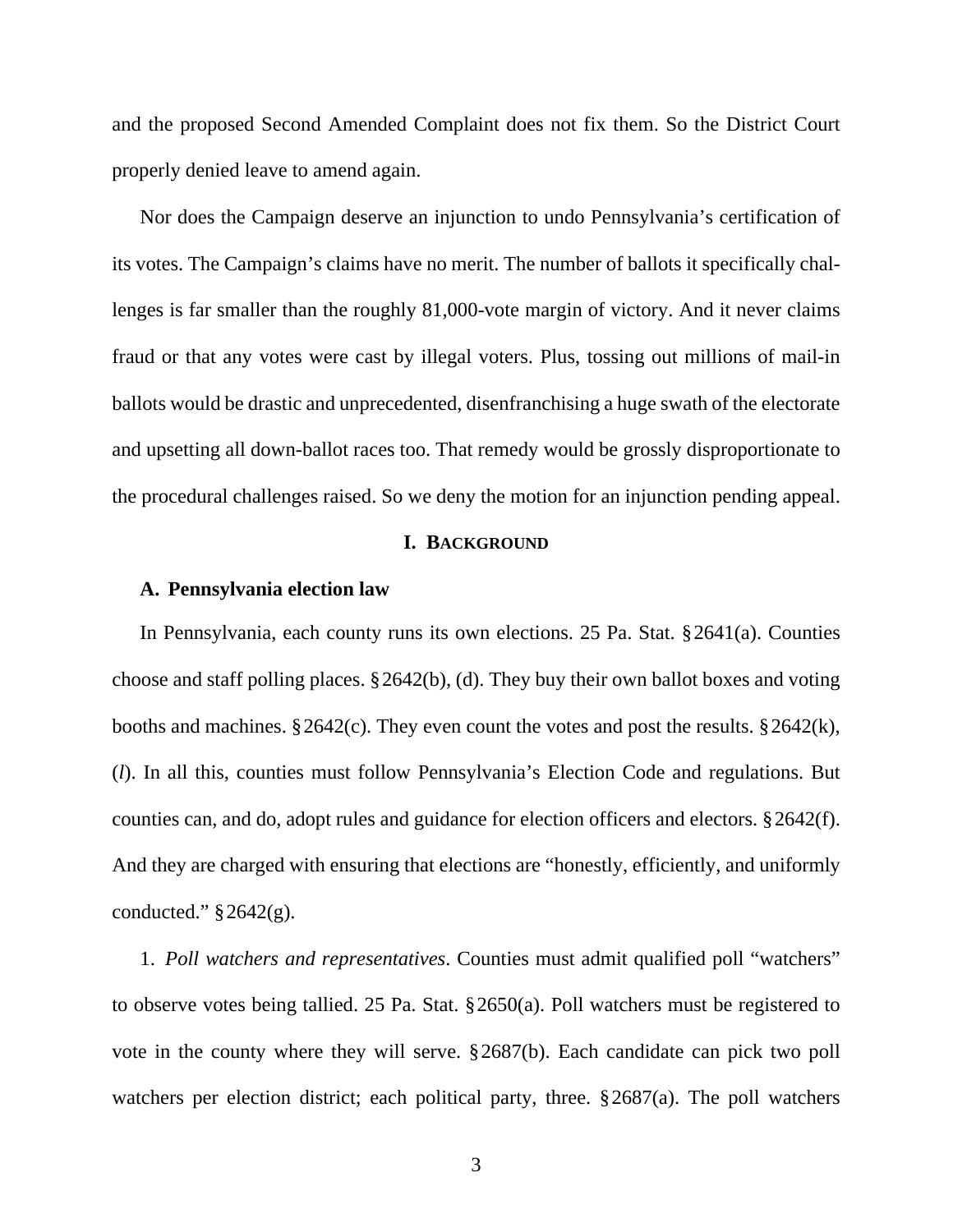remain at the polling place while election officials count in-person ballots. § 2687(b). They can ask to check voting lists. *Id.* And they get to be present when officials open and count all the mail-in ballots. § 3146.8(b). Likewise, candidates' and political parties' "representatives" may be present when absentee and mail-in ballots are inspected, opened, or counted, or when provisional ballots are examined.  $\S$ § 2602(a.1), (q.1), 3050(a.4)(4), 3146.8(g)(1.1) & (2); *see also* § 3050(a.4)(12) (defining provisional ballots as those cast by voters whose voter registration cannot be verified right away).

Still, counties have some control over these poll watchers and representatives. The Election Code does not tell counties how they must accommodate them. Counties need only allow them "in the polling place" or "in the room" where ballots are being inspected, opened, or counted. §§ 2687(b), 3050(a.4)(4), 3146.8(g)(1.1) & (2). Counties are expected to set up "an enclosed space" for vote counters at the polling place, and poll watchers "shall remain outside the enclosed space." § 2687(b). So the counties decide where the watchers stand and how close they get to the vote counters.

2. *Mail-in ballots*. For decades, Pennsylvania let only certain people, like members of the military and their families, vote by mail. *See, e.g.*, 25 Pa. Stat. § 3146.1. But last year, as part of a bipartisan election reform, Pennsylvania expanded mail-in voting. Act of Oct. 31, 2019, Pub. L. No. 552, sec. 8, § 1310-D, 2019 Pa. Legis. Serv. Act 2019-77 (S.B. 421). Now, any Pennsylvania voter can vote by mail for any reason. *See* 25 Pa. Stat. §§ 2602(t), 3150.11(a).

To vote by mail, a Pennsylvania voter must take several steps. First, he (or she) must ask the State (Commonwealth) or his county for a mail-in ballot. 25 Pa. Stat. § 3150.12(a).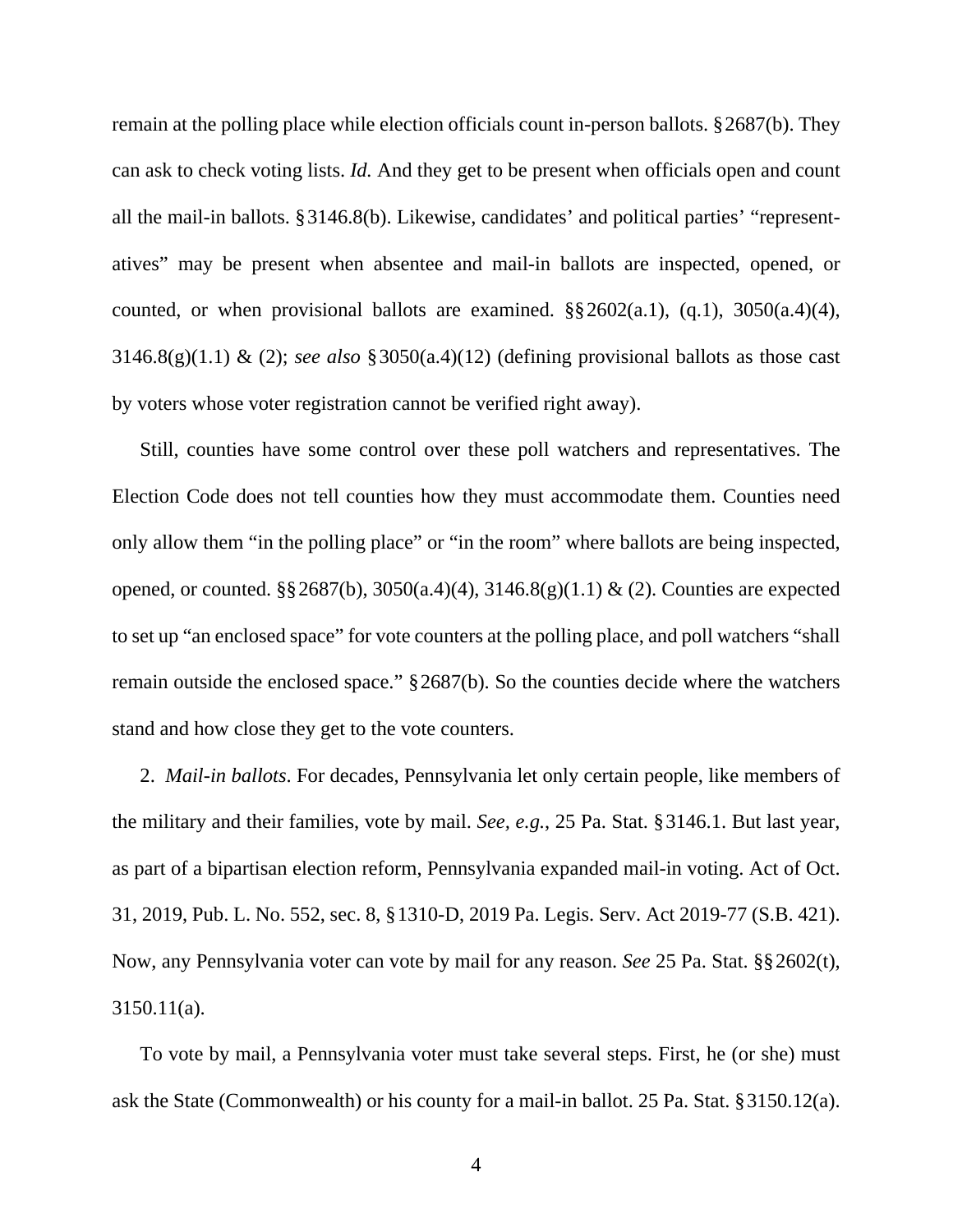To do that, he must submit a signed application with his name, date of birth, address, and other information. § 3150.12(b)–(c). He must also provide a driver's license number, the last four digits of his Social Security number, or the like. §§ 2602(z.5), 3150.12b(a), (c). Once the application is correct and complete, the county will approve it. *See*  §§ 3150.12a(a), 3150.12b.

Close to the election, the county will mail the voter a mail-in ballot package. § 3150.15. The package has a ballot and two envelopes. The smaller envelope (also called the secrecy envelope) is stamped "Official Election Ballot." § 3150.14(a). The larger envelope is stamped with the county board of election's name and address and bears a printed voter declaration. *Id.*

Next, the voter fills out the ballot. § 3150.16(a). He then folds the ballot; puts it into the first, smaller secrecy envelope; and seals it. *Id.* After that, he puts the secrecy envelope inside the larger envelope and seals that too. *Id.* He must also "fill out, date and sign the declaration printed" on the outside of the larger envelope. §§ 3150.16(a), 3150.14(b). The declaration for the November 2020 election read thus:

I hereby declare that I am qualified to vote from the below stated address at this election; that I have not already voted in this election; and I further declare that I marked my ballot in secret. I am qualified to vote the enclosed ballot. I understand I am no longer eligible to vote at my polling place after I return my voted ballot. However, if my ballot is not received by the county, I understand I may only vote by provisional ballot at my polling place, unless I surrender my balloting materials, to be voided, to the judge of elections at my polling place.

[BAR CODE]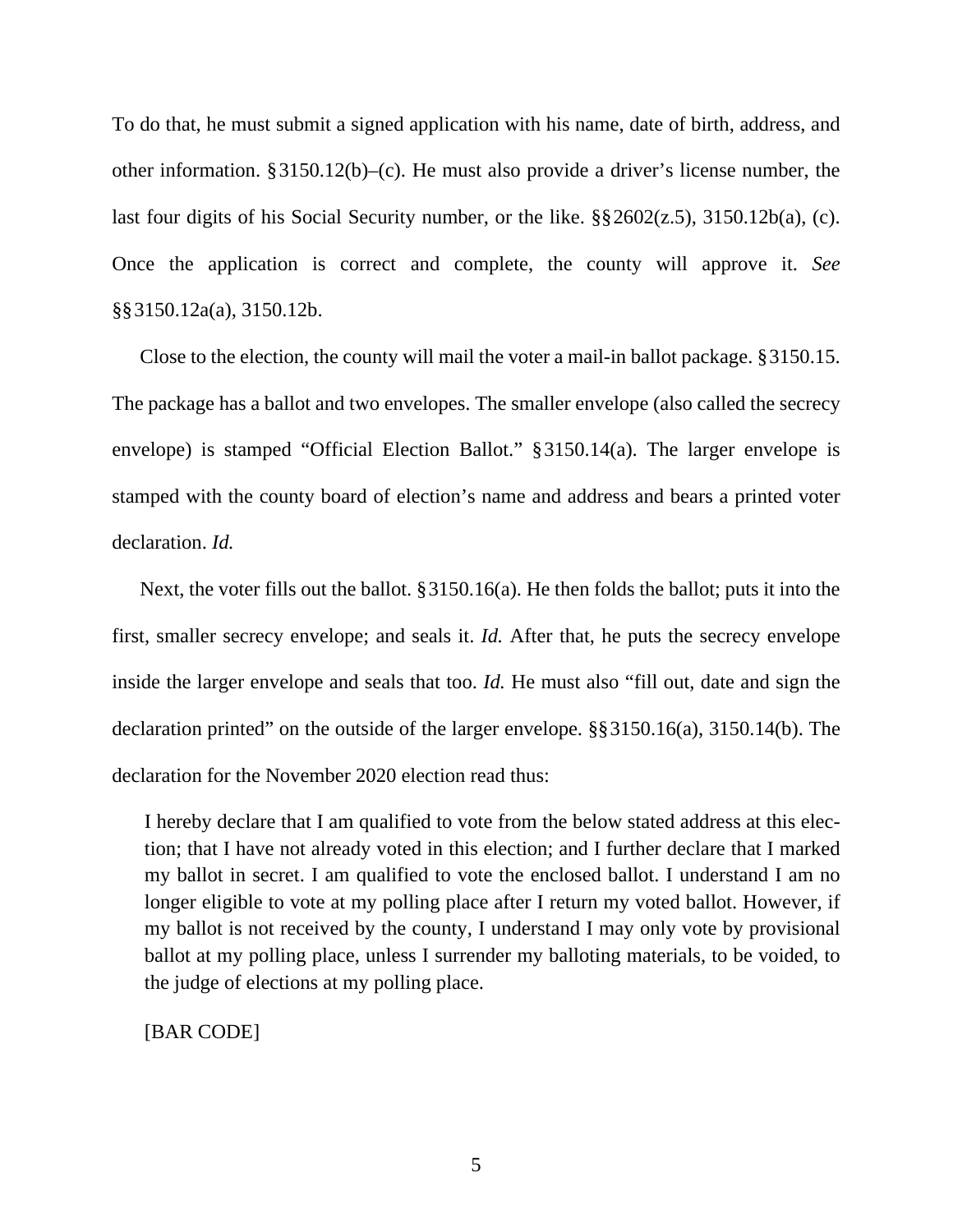Voter, sign or mark here/Votante firme o mar[q]ue aqui

**X\_\_\_\_\_\_\_\_\_\_\_\_\_\_\_\_\_\_\_\_\_\_\_\_\_\_\_\_\_\_\_\_\_\_\_\_\_\_\_** 

Date of signing (MM/DD/YYYY)/Fechade firme (MM/DD/YYYY)

Voter, print name/Votante, nombre en letra de impreta

**\_\_\_\_\_\_\_\_\_\_\_\_\_\_\_\_\_\_\_\_\_\_\_\_\_\_\_\_\_\_\_\_\_\_\_\_\_\_\_\_\_** 

**\_\_\_\_\_\_\_\_\_\_\_\_\_\_\_\_\_\_\_\_\_\_\_\_\_\_\_\_\_\_\_\_\_\_\_\_\_\_\_\_\_** 

*In re: Canvass of Absentee and Mail-in Ballots of November 3, 2020 General Election*, Nos. 31–35 EAP & 29 WAP 2020, \_\_\_ A.3d \_\_\_, 2020 WL 6875017, at \*4 (Pa. Nov. 23, 2020). Once the voter assembles the ballot packet, he can mail it back or deliver it in person. 25 Pa. Stat. § 3150.16(a).

Not every voter can be expected to follow this process perfectly. Some forget one of the envelopes. Others forget to sign on the dotted line. Some major errors will invalidate a ballot. For instance, counties may not count mail-in ballots that lack secrecy envelopes. *Pa. Dem. Party v. Boockvar*, 238 A.3d 345, 378–80 (Pa. 2020). But the Election Code says nothing about what should happen if a county notices these errors before election day. Some counties stay silent and do not count the ballots; others contact the voters and give them a chance to correct their errors.

### **B. Facts and procedural history**

On appeal from the dismissal of a complaint, we take the factual allegations as true:

1. *Mail-in voting*. For months, Pennsylvanians went to the polls, so to speak. The first batch of mail-in ballots went out to voters in late September. As they trickled back in, election officials noticed that some voters had not followed the rules. Some ballots were

6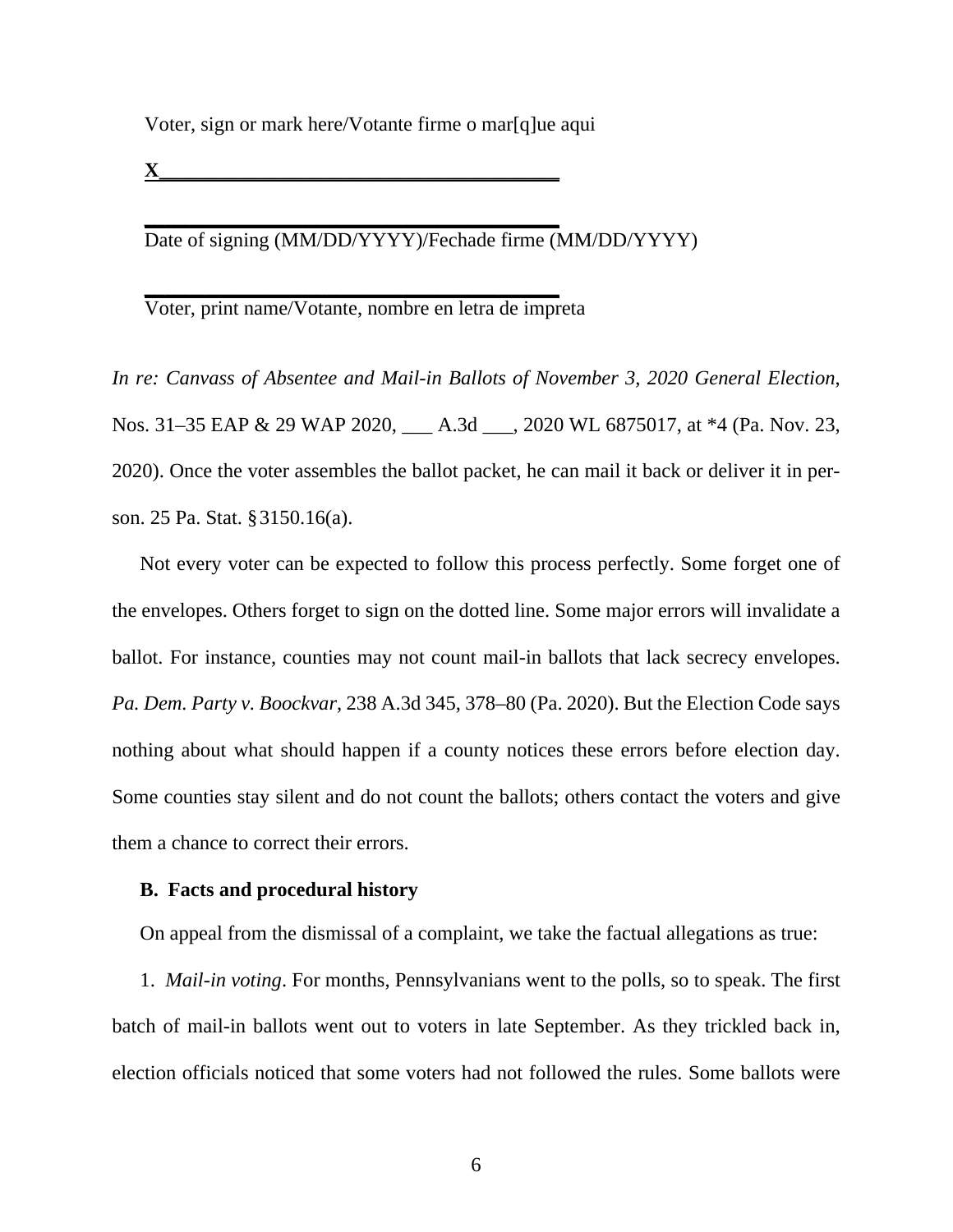not in secrecy envelopes, so those packages were lighter and thinner than complete ballot packages. Others had declarations that voters had not completed. Some counties did not notify voters about these defective ballots. Others, including the counties named in this suit, decided to reach out to these voters to let them cure their mistakes by voting provisionally on Election Day or asking for a replacement ballot.

2. *Election Day*. Though more than two million Pennsylvanians voted by mail, even more voted in person. On Election Day, November 3, the Campaign set up poll watchers at polling places around the Commonwealth. Appellees' election officials kept poll watchers and representatives away from where ballots were opened, counted, and tallied. In Philadelphia, for instance, poll watchers were kept six to twenty-five feet back from officials. In comparison, other, "Republican[-]controlled" counties did give the Campaign's poll watchers and representatives full access. Second Am. Compl. ¶¶ 151, 154.

In all, nearly seven million Pennsylvanians voted, more than a third of them by mail. *Unofficial Returns for the 2020 Presidential Election*, Pa. Dep't of State, https://www. electionreturns.pa.gov/ (last visited Nov. 27, 2020). As of today, former Vice President Biden leads President Trump in Pennsylvania by 81,660 votes. *Id.*

Pennsylvania's counties certified their election results by the November 23 certification deadline. 25 Pa. Stat. § 2642(k). The next morning, the Secretary of State (technically, Secretary of the Commonwealth) certified the vote totals, and the Governor signed the Certificate of Ascertainment and sent it to the U.S. Archivist. *Department of State Certifies Presidential Election Results*, PA Media, https://www.media.pa.gov/Pages/State-details.aspx? newsid=435 (last visited Nov. 27, 2020). The certified margin of victory was 80,555 votes. *Id.*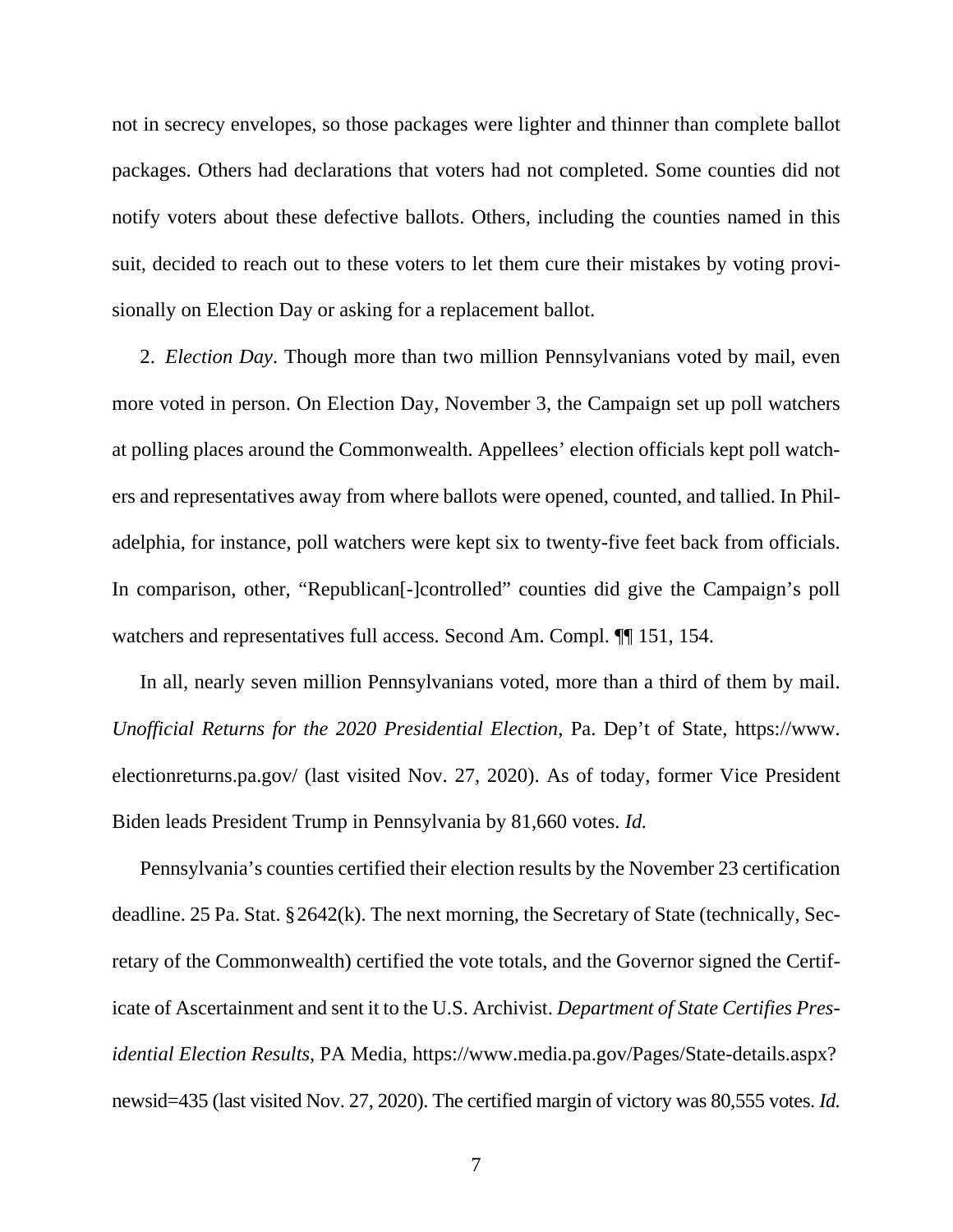3. *This lawsuit*. Almost a week after the election, the Campaign (as well as two voters) sued seven Pennsylvania counties and Secretary of State Kathy Boockvar. It alleged that they had violated the Due Process, Equal Protection, and Electors and Elections Clauses of the U.S. Constitution by taking two basic actions: First, the counties (encouraged by Secretary Boockvar) identified defective mail-in ballots early and told voters how to fix them. Second, they kept poll watchers and representatives from watching officials count all ballots.

So far, the Campaign has filed or tried to file three complaints. The original Complaint, filed November 9, set out six counts (plus a duplicate). After Boockvar and the counties moved to dismiss, on November 15 the Campaign filed a First Amended Complaint as of right, dropping four of the six counts (plus the duplicate), including all the counts relating to poll watchers and representatives. The Campaign sought a preliminary injunction to block certifying the election results. Boockvar and the counties again moved to dismiss. On November 18, the Campaign sought to file a Second Amended Complaint, resurrecting four dropped claims from the original Complaint and adding three more about how Philadelphia had blocked poll watching.

The District Court ended these volleys, denying leave to file the Second Amended Complaint. Instead, it dismissed the First Amended Complaint with prejudice and denied the Campaign's motion for a preliminary injunction as moot. *Donald J. Trump for President, Inc. v. Boockvar*, No. 4:20-cv-02078, \_\_\_ F. Supp. 3d \_\_\_, 2020 WL 6821992 (M.D. Pa. Nov. 21, 2020). In doing so, it held that the individual voters lacked standing. *Id.* at \*5–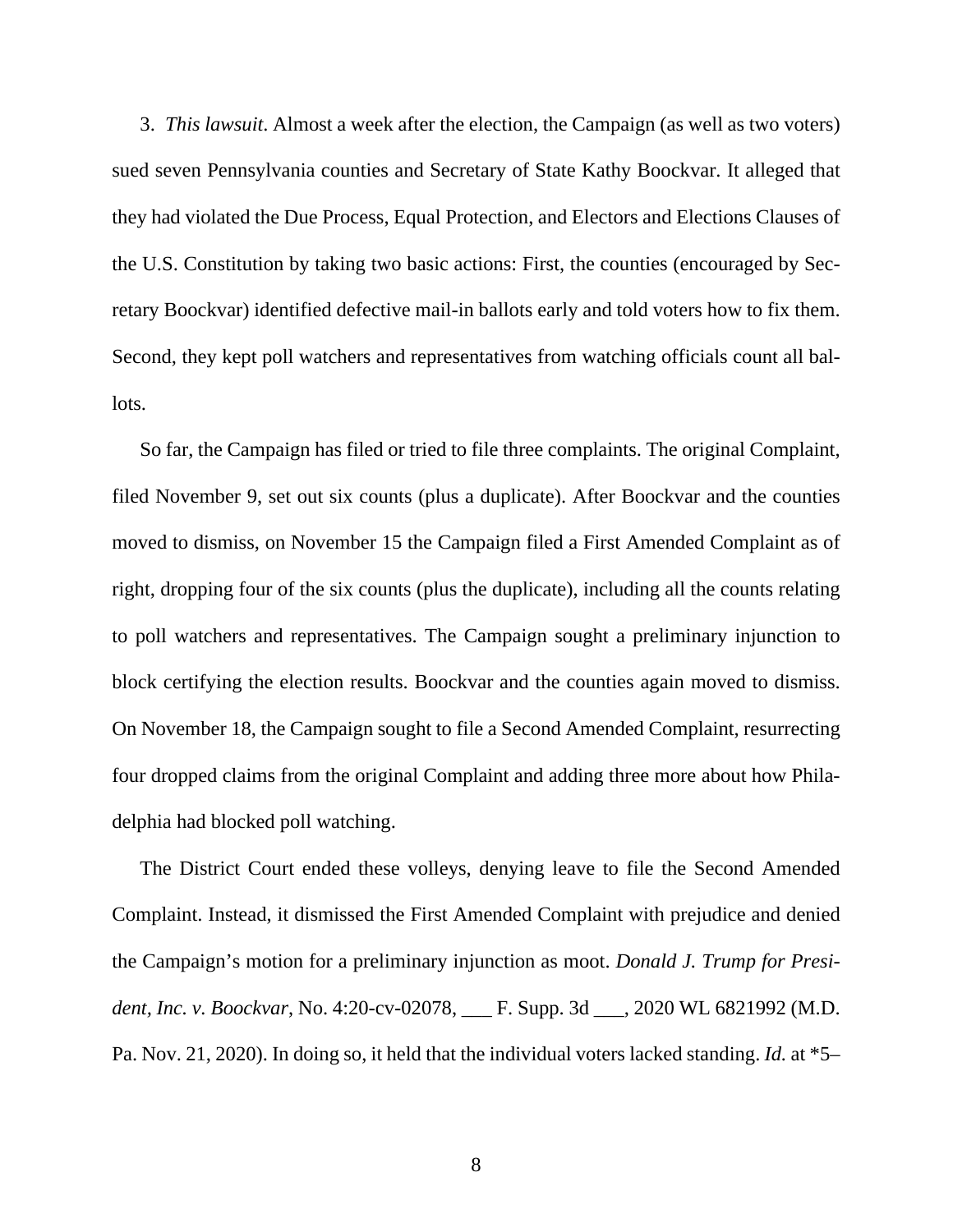6. We commend the District Court for its fast, fair, patient handling of this demanding litigation.

4. *This appeal*. The Campaign filed this appeal on Sunday, November 22, and we granted its motion to expedite. The Campaign filed its brief and another motion November 23; opposing briefs and filings arrived the next day. We are issuing this opinion nonprecedentially so we can rule by November 27.

The Campaign does not challenge the District Court's finding that the voters lacked standing, so we do not consider their claims. On appeal, it seeks only narrow relief: to overturn the District Court's decision not to let it amend its complaint again. We address that claim in Part II. Separately, the Campaign asks us for an injunction to prevent the certified vote totals from taking effect. We address that claim in Part III.

# **II. THE DISTRICT COURT PROPERLY DENIED LEAVE TO AMEND THE COMPLAINT AGAIN**

After one amendment, the District Court denied the Campaign's motion to amend the complaint a second time. We review that denial for abuse of discretion. *Premier Comp. Sol., LLC v. UPMC*, 970 F.3d 316, 318–19 (3d Cir. 2020). But on any standard of review, the court got it right.

Courts should grant leave to amend "freely ... when justice so requires." Fed. R. Civ. P. 15(a)(2). In civil-rights cases, that means granting leave unless "amendment would be futile or inequitable." *Vorchheimer v. Phila. Owners Ass'n*, 903 F.3d 100, 113 (3d Cir. 2018); *Cureton v. NCAA*, 252 F.3d 267, 272–73 (3d Cir. 2001) (giving undue delay as an example of inequity). Here, the Campaign's request fails as both inequitable and futile.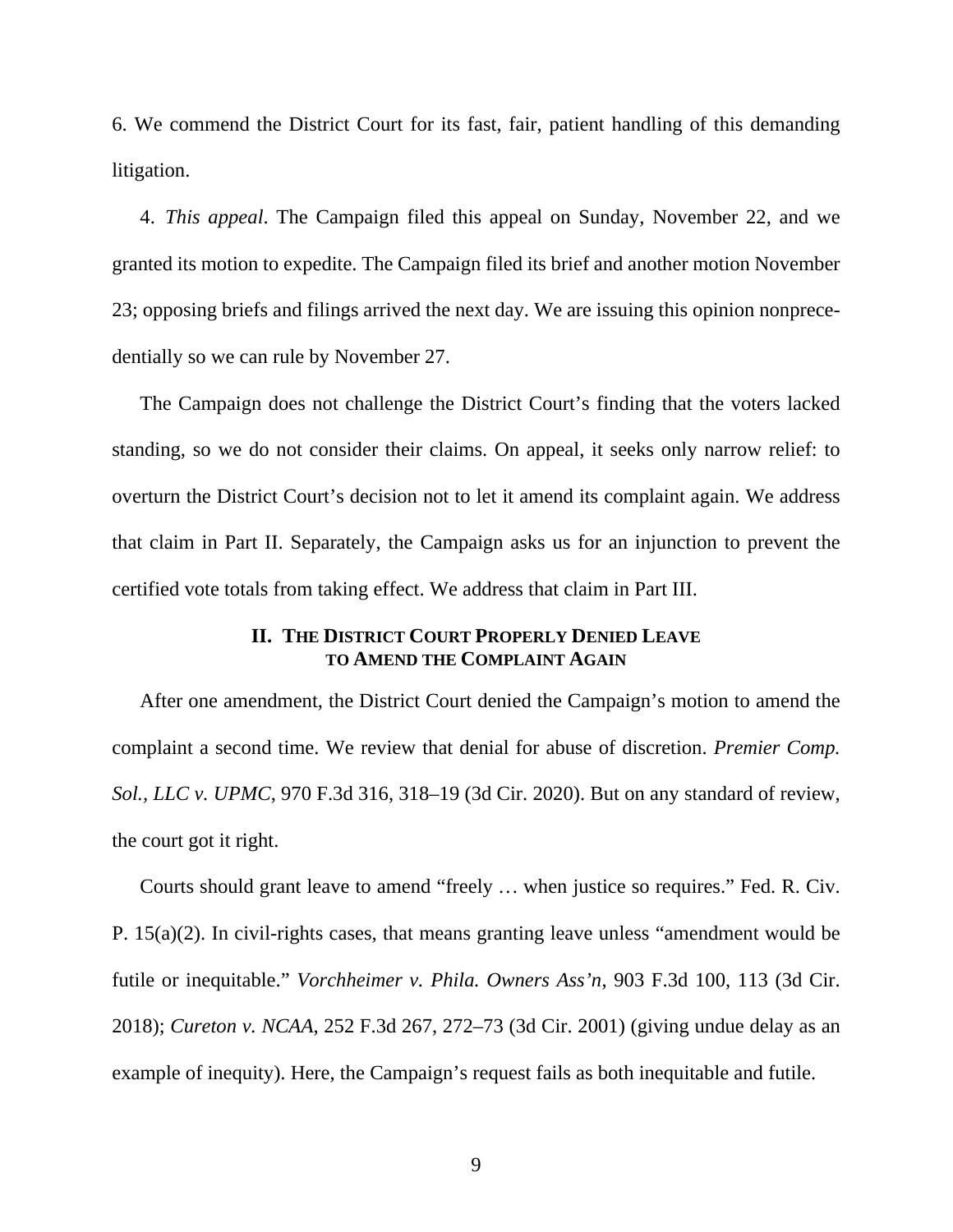# **A. The Campaign's delay was undue, given its stress on needing to resolve the case by November 23**

When the Campaign was before the District Court, it focused its arguments on the need to resolve the case by Pennsylvania's deadline for counties to certify their votes: Monday, November 23. Indeed, all three iterations of the complaint focused their prayers for relief on blocking the certification of the vote tally. The Campaign said it could get no "meaningful remedy" after that date. Br. in Supp. of Mot. for TRO & PI, Dkt. 89-1, at 4.

The Campaign filed its First Amended Complaint on November 15, eight days before the certification deadline. In response to several pending motions to dismiss, it dropped many of the challenged counts from the original Complaint. It did not then move to file a Second Amended Complaint until November 18, when its opposition to the new motions to dismiss was due. And it did not file a brief in support of that motion until Friday, November 20. Certification was three days away.

As the District Court rightly noted, amending that close to the deadline would have delayed resolving the issues. True, delay alone is not enough to bar amendment. *Cureton*, 252 F.3d at 273. But "at some point, the delay will become 'undue,' placing an unwarranted burden on the court." *Id.* (quoting *Adams v. Gould, Inc.*, 739 F.2d 858, 868 (3d Cir. 1984)). The Campaign's motion would have done just that. It would have mooted the existing motions to dismiss and required new briefing, possibly new oral argument, and a reasoned judicial opinion within seventy-two hours over a weekend. That is too much to ask—especially since the proposed Second Amended Complaint largely repleaded many claims abandoned by the first one. *Cf. Rolo v. City Investing Co. Liquidating Tr.*, 155 F.3d 644, 654–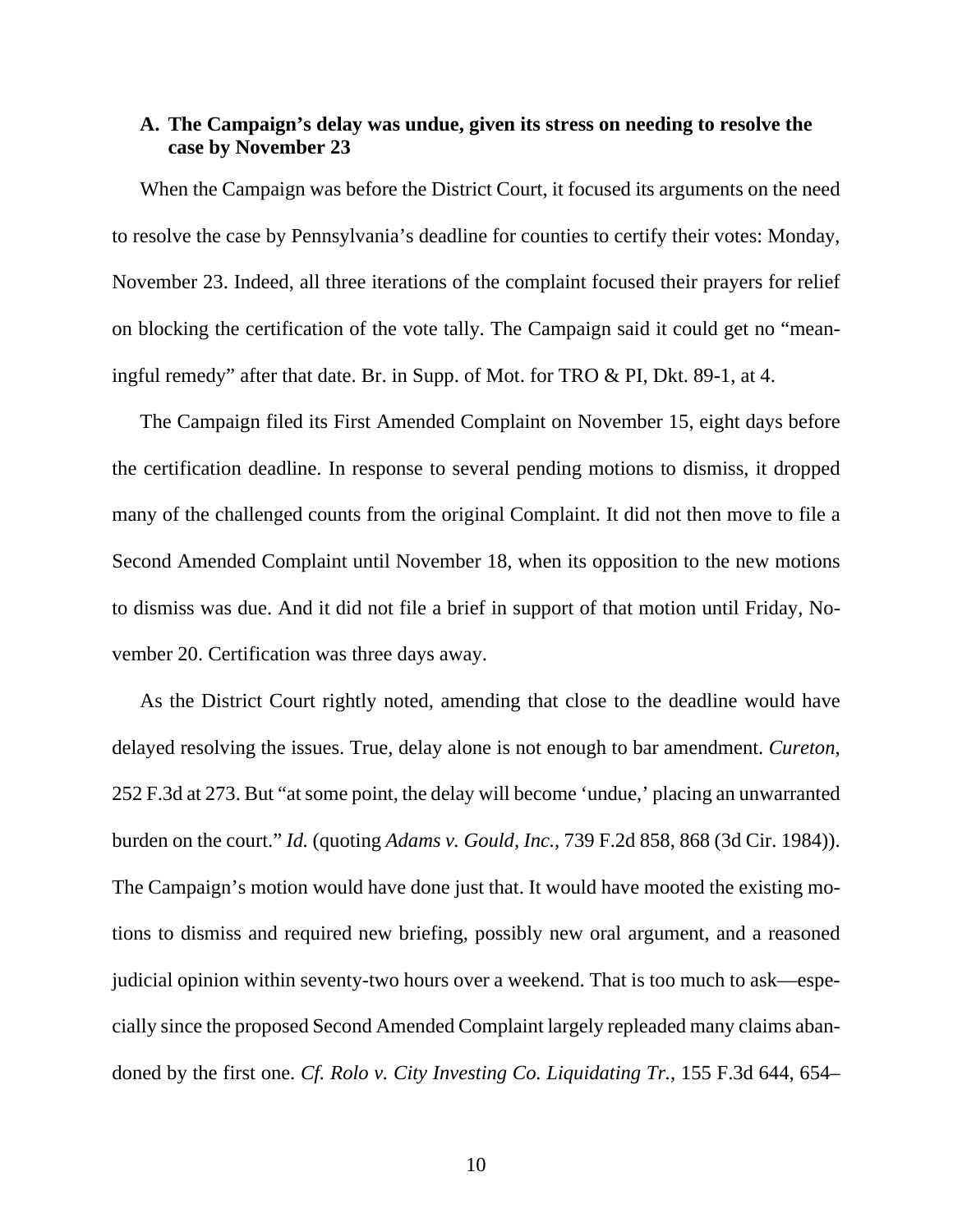55 (3d Cir. 1998) (affirming denial of leave to amend because the movant sought largely to "replead facts and arguments that could have been pled much earlier").

Having repeatedly stressed the certification deadline, the Campaign cannot now pivot and object that the District Court abused its discretion by holding the Campaign to that very deadline. It did not.

## **B. Amending the Complaint again would have been futile**

The Campaign focuses on critiquing the District Court's discussion of undue delay. Though the court properly rested on that ground, we can affirm on any ground supported by the record. Another ground also supports its denial of leave to amend: it would have been futile.

1. *The Campaign had to plead plausible facts, not just conclusory allegations*. Plaintiffs must do more than allege conclusions. Rather, "a complaint must contain sufficient factual matter, accepted as true, to 'state a claim to relief that is plausible on its face.'" *Ashcroft v. Iqbal*, 556 U.S. 662, 678 (2009) (quoting *Bell Atl. Corp. v. Twombly*, 550 U.S. 544, 570 (2007)). "Threadbare recitals of the elements of a cause of action, supported by mere conclusory statements, do not suffice." *Id.* The Second Amended Complaint does not meet *Twombly* and *Iqbal*'s baseline standard of specifics.

To start, note what it does not allege: fraud. Indeed, in oral argument before the District Court, Campaign lawyer Rudolph Giuliani conceded that the Campaign "doesn't plead fraud." Mot. to Dismiss Hr'g Tr. 118:19–20 (Nov. 17, 2020). He reiterated: "If we had alleged fraud, yes, but this is not a fraud case." *Id.* at 137:18.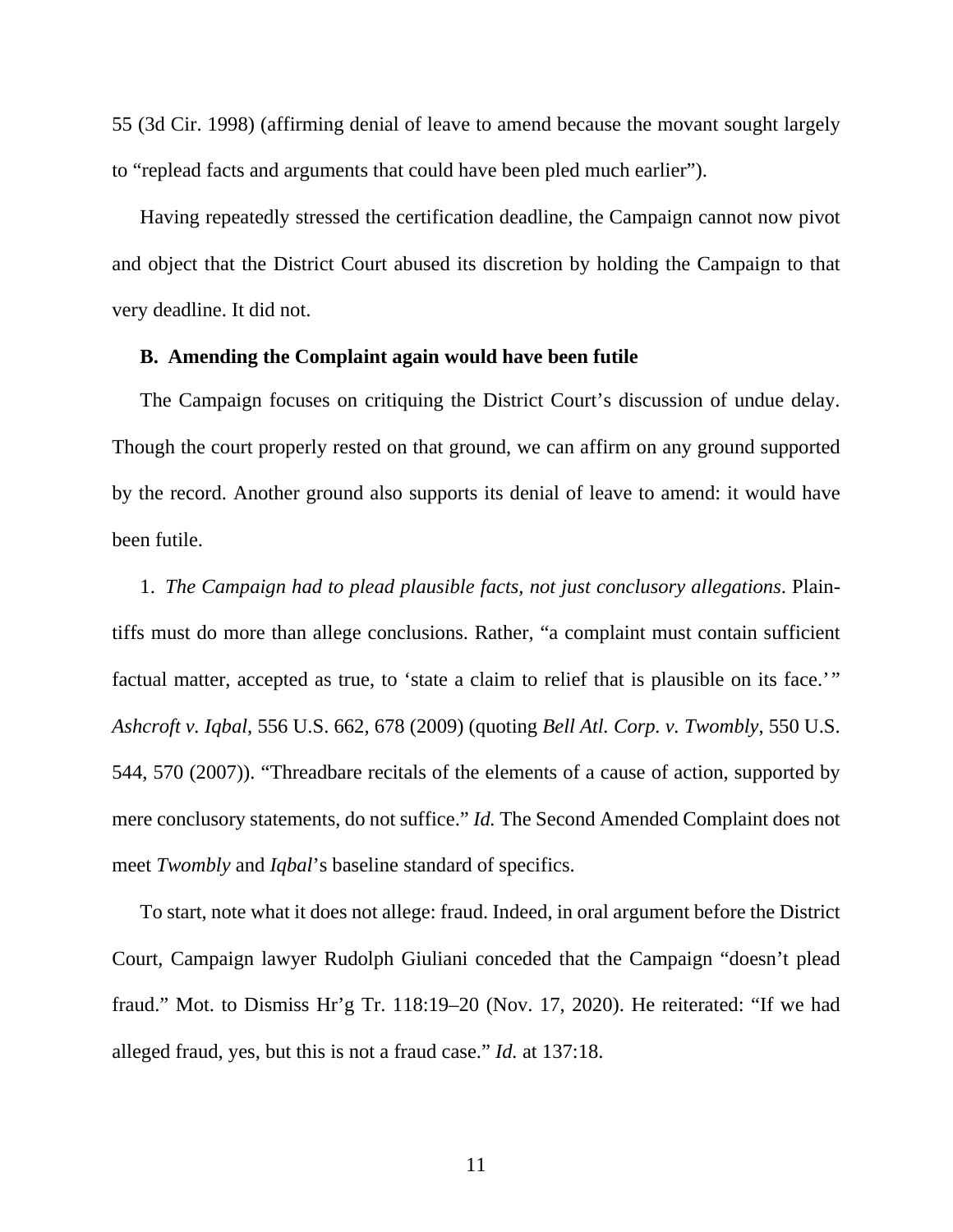Though it alleges many conclusions, the Second Amended Complaint is light on facts. Take the nearly identical paragraphs introducing Counts One, Two, Four, and Six: "Democrats who controlled the Defendant County Election Boards engaged in a deliberate scheme of intentional and purposeful discrimination ... by excluding Republican and Trump Campaign observers from the canvassing of the mail ballots in order to conceal their decision not to enforce [certain ballot] requirements." Second Am. Compl. ¶¶ 167, 193, 222, 252. That is conclusory. So is the claim that, "[u]pon information and belief, a substantial portion of the approximately 1.5 million absentee and mail votes in Defendant Counties should not have been counted." *Id.* ¶¶ 168, 194, 223, 253. "Upon information and belief" is a lawyerly way of saying that the Campaign does not know that something is a fact but just suspects it or has heard it. "While legal conclusions can provide the framework of a complaint, they must be supported by factual allegations." *Iqbal*, 556 U.S. at 679. Yet the Campaign offers no specific facts to back up these claims.

2. *The Campaign has already litigated and lost most of these issues*. Many of the Second Amended Complaint's claims have already had their day in court. The Campaign cannot use this lawsuit to collaterally attack those prior rulings. On Counts One, Two, Four, and Six, the Campaign has already litigated whether ballots that lack a handwritten name, address, or date on the outer envelope must be disqualified. *See In re: Canvass of Absentee and Mail-in Ballots*, 2020 WL 6875017, at \*1. The Pennsylvania Supreme Court ruled against the Campaign, holding: "[T]he Election Code does not require boards of elections to disqualify mail-in or absentee ballots submitted by qualified electors who signed the declaration on their ballot's outer envelope but did not handwrite their name, their address,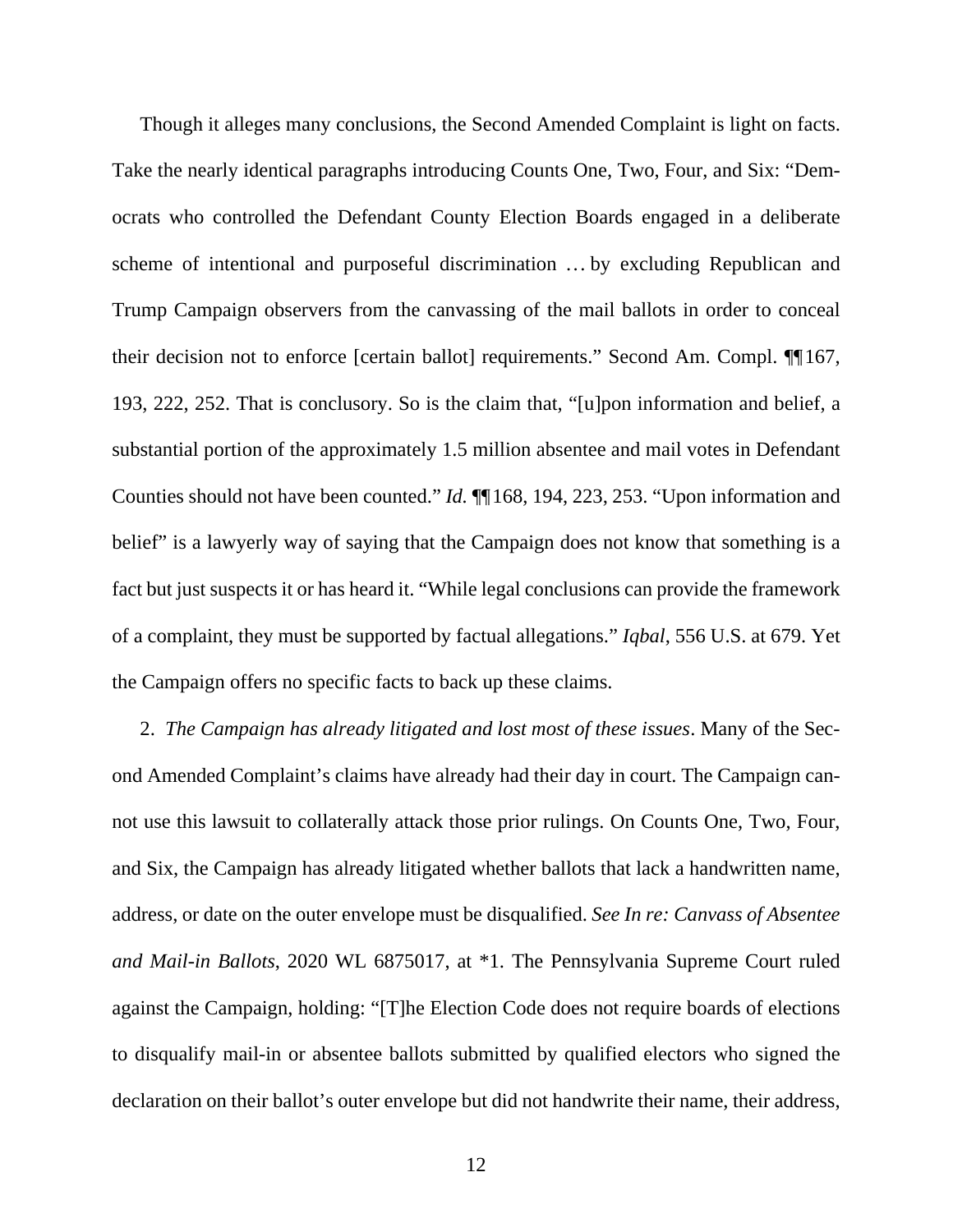and/or date, where no fraud or irregularity has been alleged." *Id.* at \*1. That holding undermines the Campaign's suggestions that defective ballots should not have been counted.

Counts One and Two also challenge the requirement that poll watchers be registered electors of the county they wish to observe and that observers be Pennsylvania lawyers. But a federal district court has already held "that the county-residency requirement for poll watching does not, as applied to the particular circumstances of this election, burden any of [the Campaign's] fundamental constitutional rights." *Donald J. Trump for President, Inc. v. Boockvar*, No. 2:20-cv-966, \_\_\_ F. Supp. 3d \_\_\_, 2020 WL 5997680, at \*66 (W.D. Pa. Oct. 10, 2020). The Campaign never appealed that decision, so it is bound by it.

Count Seven alleges that Philadelphia's Board of Elections violated due process by obstructing poll watchers and representatives. But nothing in the Due Process Clause requires having poll watchers or representatives, let alone watchers from outside a county or less than eighteen feet away from the nearest table. The Campaign cites no authority for those propositions, and we know of none. (Ditto for notice-and-cure procedures.) And the Campaign litigated and lost that claim under state law too. The Pennsylvania Supreme Court held that the Election Code requires only that poll watchers be in the room, not that they be within any specific distance of the ballots. *In re Canvassing Observation Appeal of: City of Phila. Bd. of Electors*, No. 30 EAP 2020, \_\_\_ A.3d \_\_\_, 2020 WL 6737895, at \*8–9 (Pa. Nov. 17, 2020).

The Campaign does not even challenge the dismissal of Counts Three, Five, and Nine, the Electors and Elections Clause counts. It concedes that under our recent decision, it lacks standing to pursue alleged violations of those clauses. *Bognet v. Sec'y Commonwealth of*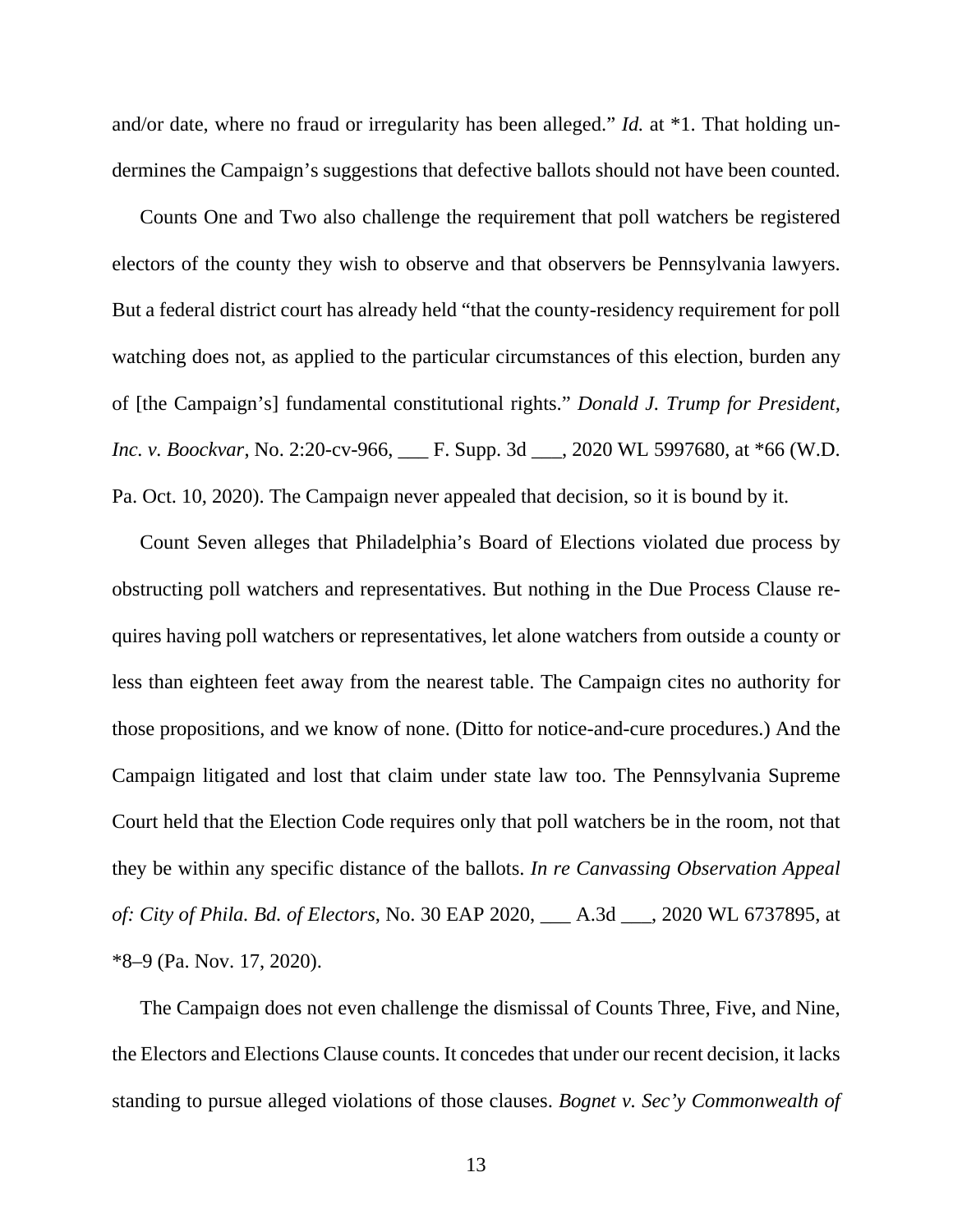*Pa.*, No. 20-3214, <u>F.3d 3.2020</u> WL 6686120, at \*6–9 (3d Cir. Nov. 13, 2020). Given its concession, we need not consider the issue any more.

The Second Amended Complaint thus boils down to the equal-protection claims in Counts Two, Four, Six, and Eight. They require not violations of state law, but discrimination in applying it. Those claims fail too.

3. *The Campaign never pleads that any defendant treated the Trump and Biden campaigns or votes differently.* A violation of the Equal Protection Clause requires more than variation from county to county. It requires unequal treatment of similarly situated parties. But the Campaign never pleads or alleges that anyone treated it differently from the Biden campaign. Count One alleges that the counties refused to credential the Campaign's poll watchers or kept them behind metal barricades, away from the ballots. It never alleges that other campaigns' poll watchers or representatives were treated differently. Count Two alleges that an unnamed lawyer was able to watch all aspects of voting in York County, while poll watchers in Philadelphia were not. It also makes a claim about one Jared M. Mellott, who was able to poll watch in York County. Counts Four and Six allege that poll watcher George Gallenthin had no issues in Bucks County but was barred from watching in Philadelphia. And Count Eight alleges that Philadelphia officials kept Jeremy Mercer too far away to verify that ballots were properly filled out. None of these counts alleges facts showing improper vote counting. And none alleges facts showing that the Trump campaign was singled out for adverse treatment. The Campaign cites no authority suggesting that an actor discriminates by treating people equally while harboring a partisan motive, and we know of none.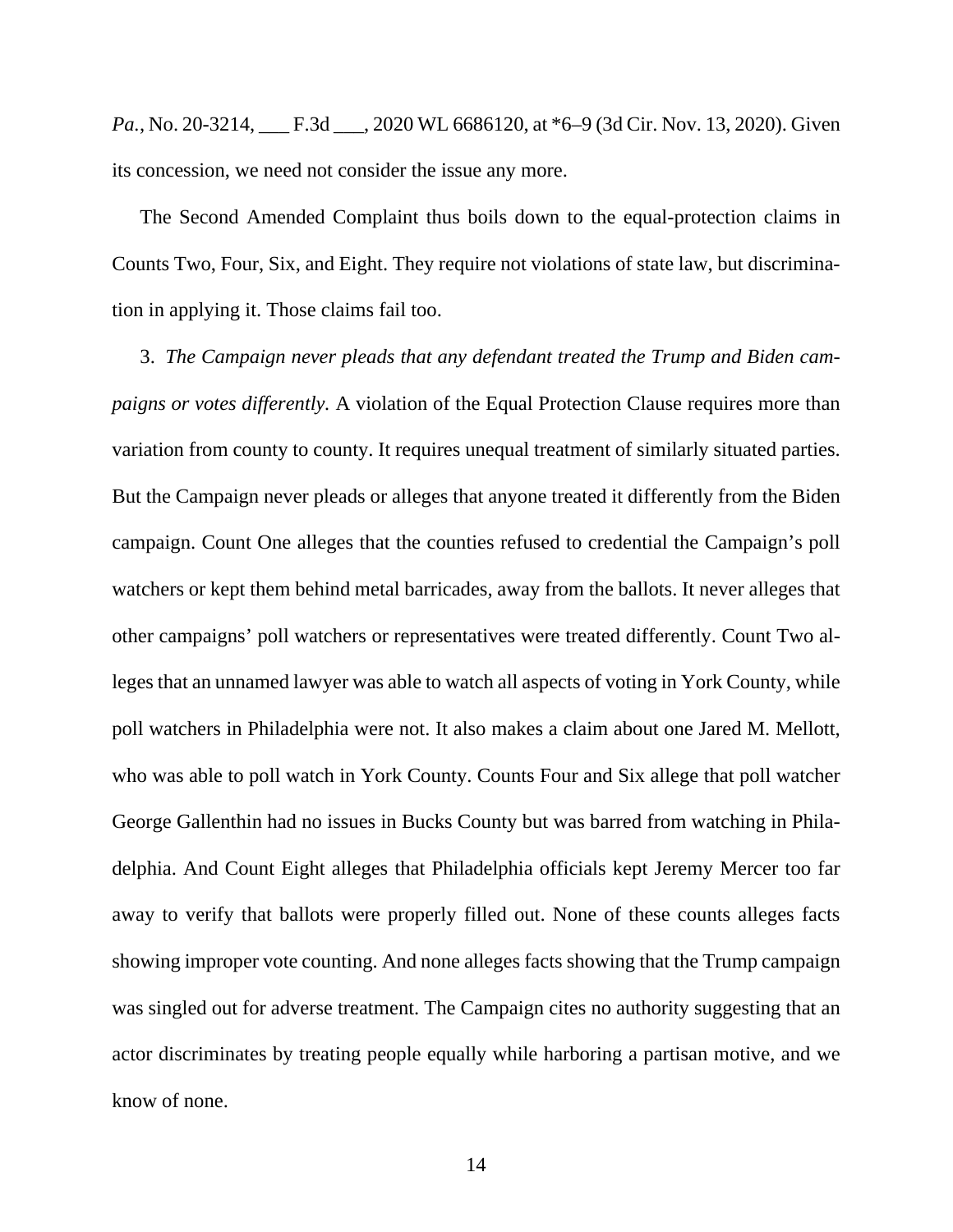These county-to-county variations do not show discrimination. "[C]ounties may, consistent with equal protection, employ entirely different election procedures and voting systems within a single state." *Donald J. Trump for President, Inc.*, 2020 WL 5997680, at \*44 (collecting cases). Even when boards of elections "vary . . . considerably" in how they decide to reject ballots, those local differences in implementing statewide standards do not violate equal protection. *Ne. Ohio Coal. for the Homeless v. Husted*, 837 F.3d 612, 635– 36 (6th Cir. 2016); *see also Wexler v. Anderson*, 452 F.3d 1226, 1231–33 (11th Cir. 2006) (recognizing that equal protection lets different counties use different voting systems).

Nor does *Bush v. Gore* help the Campaign. 531 U.S. 98 (2000) (per curiam). There, the Florida Supreme Court had ratified treating ballots unequally. *Id.* at 107. That was because the principle it set forth, the "intent of the voter," lacked *any* "specific standards to ensure its equal application." *Id.* at 105–06. The lack of any standards at all empowered officials to treat ballots arbitrarily, violating equal protection. *Id.* Here, by contrast, Pennsylvania's Election Code gives counties specific guidelines. To be sure, counties vary in implementing that guidance, but that is normal. Reasonable county-to-county variation is not discrimination. *Bush v. Gore* does not federalize every jot and tittle of state election law.

4. *The relief sought—throwing out millions of votes—is unprecedented*. Finally, the Second Amended Complaint seeks breathtaking relief: barring the Commonwealth from certifying its results or else declaring the election results defective and ordering the Pennsylvania General Assembly, not the voters, to choose Pennsylvania's presidential electors. It cites no authority for this drastic remedy.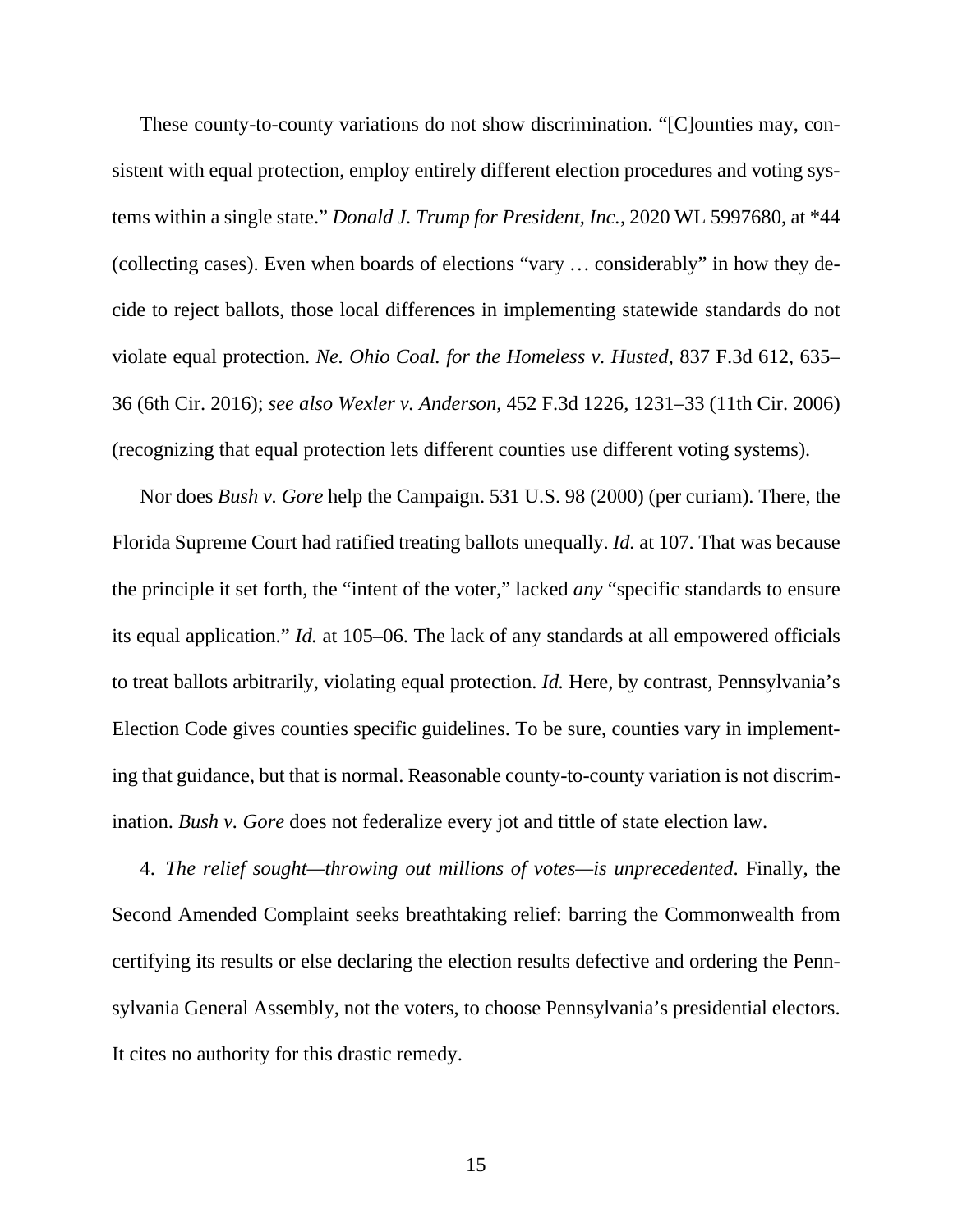The closest the Campaign comes to justifying the relief it seeks is citing *Marks v. Stinson*, 19 F.3d 873 (3d Cir. 1994). But those facts were a far cry from the ones here. In *Marks*, the district court found that the Stinson campaign had orchestrated "massive absentee ballot fraud, deception, intimidation, harassment and forgery." *Id.* at 887 (quoting district court's tentative findings). It had lied to voters, deceived election officials, and forged ballots. *Id.* at 877. We remanded that case, instructing that "the district court should not direct the certification of a candidate unless it finds, on the basis of record evidence, that the designated candidate would have won the election but for wrongdoing." *Id.* at 889. And that seemed likely: the Stinson campaign had gotten about 600 net absentee-ballot applications (roughly 1000 minus 400 that were later rejected), more than the 461-vote margin of victory. *Id.* at 876–77.

Here, however, there is no clear evidence of massive absentee-ballot fraud or forgery. On the contrary, at oral argument in the District Court, the Campaign specifically disavowed any claim of fraud. And the margin of victory here is not nearly as close: not 461 votes, but roughly 81,000.

 Though district courts should freely give leave to amend, they need not do so when amendment would be futile. Because the Second Amended Complaint would not survive a motion to dismiss, the District Court properly denied leave to file it.

### **III. NO STAY OR INJUNCTION IS WARRANTED**

We could stop here. Once we affirm the denial of leave to amend, this case is over. Still, for completeness, we address the Campaign's emergency motion to stay the effect of certification. No stay or injunction is called for.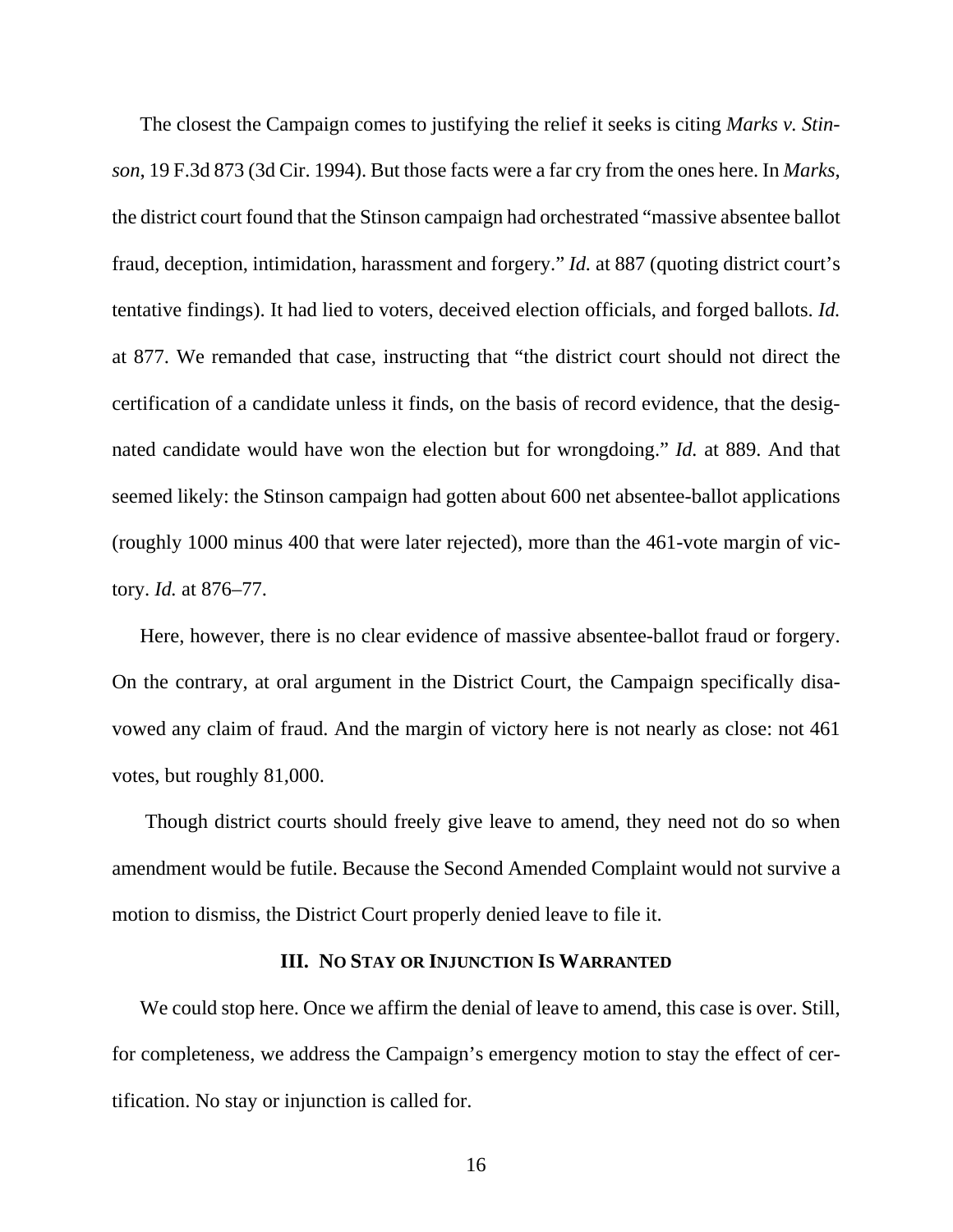Though the Campaign styles its motion as seeking a stay or preliminary injunction, what it really wants is an injunction pending appeal. But it neither requested that from the District Court during the appeal nor showed that it could not make that request, as required by Federal Rule of Appellate Procedure 8(a)(2)(A). That failure bars the motion.

Even if we could grant relief, we would not. Injunctions pending appeal, like preliminary injunctions, are "extraordinary remed<sup>[ies]</sup> never awarded as of right." *Winter v. NRDC*, 555 U.S. 7, 24 (2008). For a stay or injunction pending appeal, the movant must show both (1) a "strong" likelihood of success on the merits and (2) irreparable injury absent a stay or injunction. *Hilton v. Braunskill*, 481 U.S. 770, 776 (1987). The first two factors are "the most critical." *Nken v. Holder*, 556 U.S. 418, 434 (2009). After that, we also balance (3) whether a stay or injunction will injure other interested parties (also called the balance of equities) and (4) the public interest. *Hilton*, 481 U.S. at 776; *In re Revel AC, Inc.*, 802 F.3d 558, 568–71 (3d Cir. 2015). None of the four factors favors taking this extraordinary step.

#### **A. The Campaign has no strong likelihood of success on the merits**

As discussed, the Campaign cannot win this lawsuit. It conceded that it is not alleging election fraud. It has already raised and lost most of these state-law issues, and it cannot relitigate them here. It cites no federal authority regulating poll watchers or notice and cure. It alleges no specific discrimination. And it does not contest that it lacks standing under the Elections and Electors Clauses. These claims cannot succeed.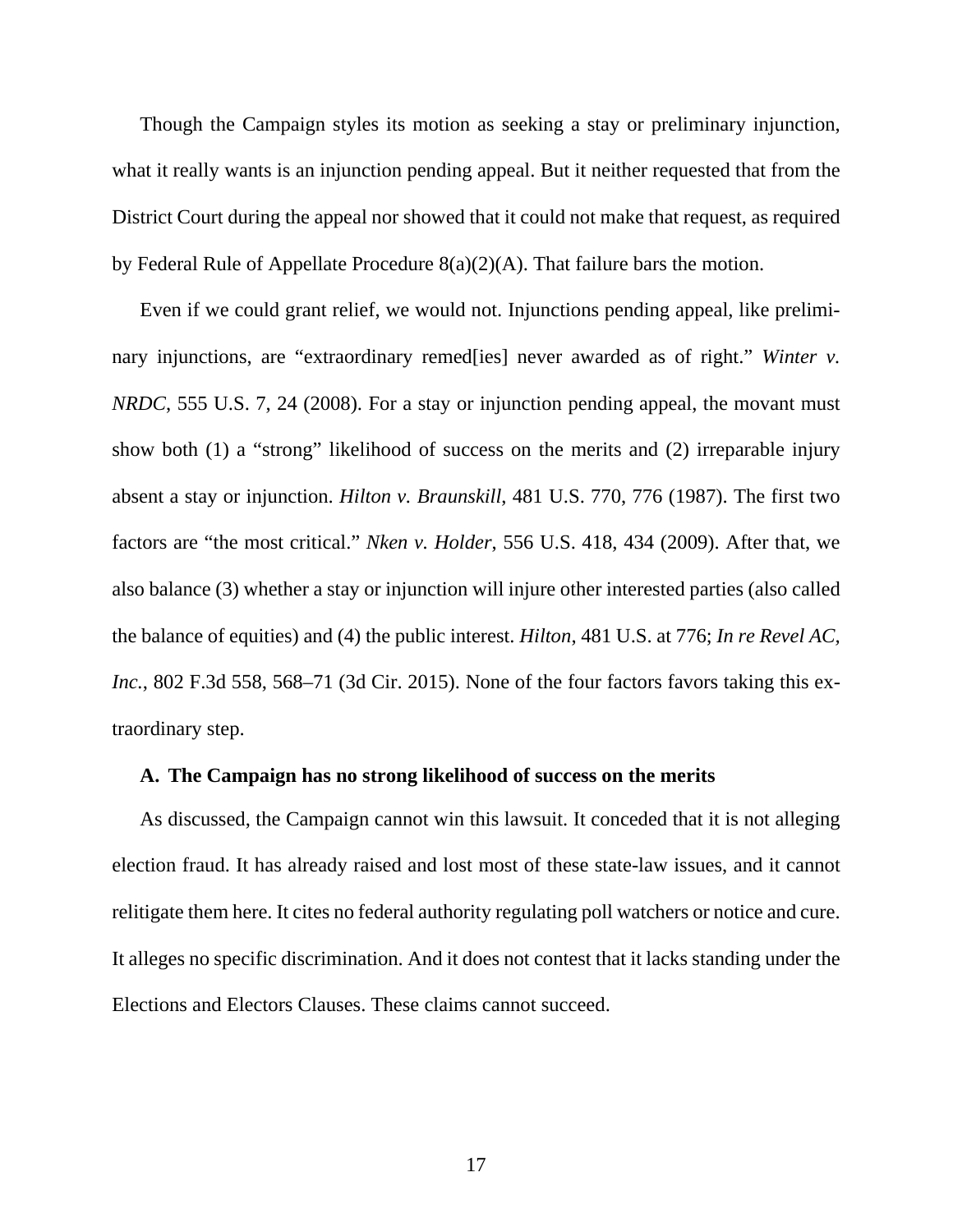### **B. The Campaign faces no irreparable harm**

The Campaign has not shown that denying relief will injure it. "Upon information and belief," it suspects that many of the 1.5 million mail-in ballots in the challenged counties were improperly counted. Second Am. Compl. ¶¶ 168, 194, 223, 253. But it challenges no specific ballots. The Campaign alleges only that at most three specific voters cast ballots that were not counted. *Id.*  $\P$ 237 (one voter); First Am. Compl.  $\P$ <sup>15–16, 112 (three). And</sup> it never alleges that anyone except a lawful voter cast a vote. Of the seven counties whose notice-and-cure procedures are challenged, four (including the three most populous) represented that they gave notice to only about 6,500 voters who sent in defective ballot packages. Allegheny Cty. Opp. Mot. TRO & PI 7–8, D. Ct. Dkt. No. 193 (Nov. 20, 2020). The Campaign never disputed these numbers or alleged its own. Even if 10,000 voters got notice and cured their defective ballots, and every single one then voted for Biden, that is less than an eighth of the margin of victory.

Without more facts, we will not extrapolate from these modest numbers to postulate that the number of affected ballots comes close to the certified margin of victory of 80,555 votes. Denying relief will not move the needle.

Plus, states are primarily responsible for running federal elections. U.S. Const. art. I, § 4, cl. 1; 3 U.S.C. § 5. Pennsylvania law has detailed mechanisms for disputing election results. 25 Pa. Stat. §§ 3261–3474. Because the Campaign can raise these issues and seek relief through state courts and then the U.S. Supreme Court, any harm may not be irreparable. *Touchston v. McDermott*, 234 F.3d 1130, 1132–33 (11th Cir. 2000) (per curiam) (en banc).

18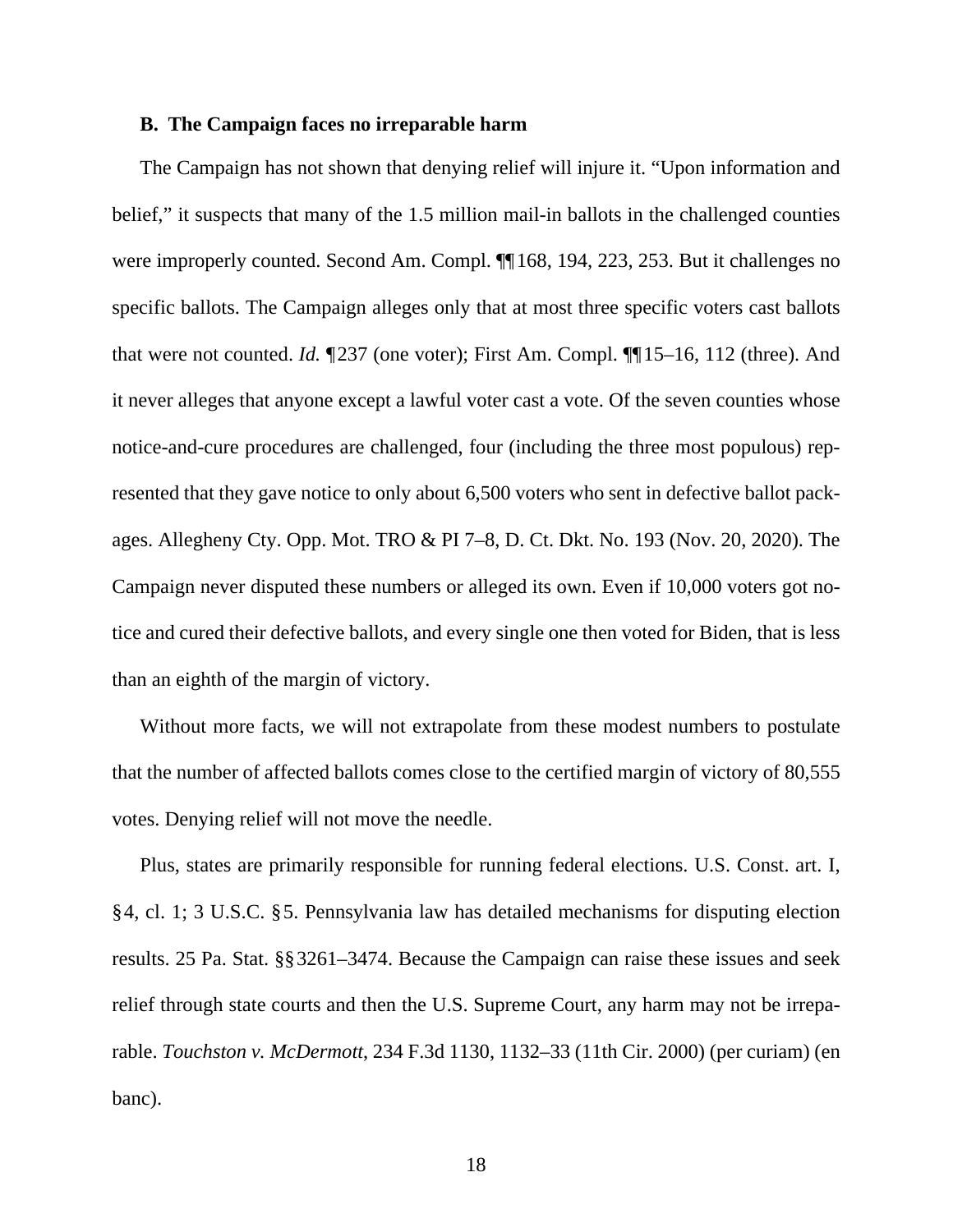#### **C. The balance of equities opposes disenfranchising voters**

Nor would granting relief be equitable. The Campaign has already litigated and lost most of these issues as garden-variety state-law claims. It now tries to turn them into federal constitutional claims but cannot. *See Bognet*, 2020 WL 6686120, at \*11.

Even if it could, it has delayed bringing this suit. For instance, in proposed Count Four, it challenges giving voters notice and letting them cure ballot defects as violating equal protection. The Campaign could have disputed these practices while they were happening or during the canvassing period. Instead, it waited almost a week after Election Day to file its original complaint, almost another week to amend it, and then another three days to amend it again. Its delay is inequitable, and further delay would wreak further inequity.

And the Campaign's charges are selective. Though Pennsylvanians cast 2.6 million mail-in ballots, the Campaign challenges 1.5 million of them. It cherry-picks votes cast in "Democratic-heavy counties" but not "those in Republican-heavy counties." Second Am. Compl. ¶8. Without compelling evidence of massive fraud, not even alleged here, we can hardly grant such lopsided relief.

Granting relief would harm millions of Pennsylvania voters too. The Campaign would have us set aside 1.5 million ballots without even alleging fraud. As the deadline to certify votes has already passed, granting relief would disenfranchise those voters or sidestep the expressed will of the people. Tossing out those ballots could disrupt every down-ballot race as well. There is no allegation of fraud (let alone proof) to justify harming those millions of voters as well as other candidates.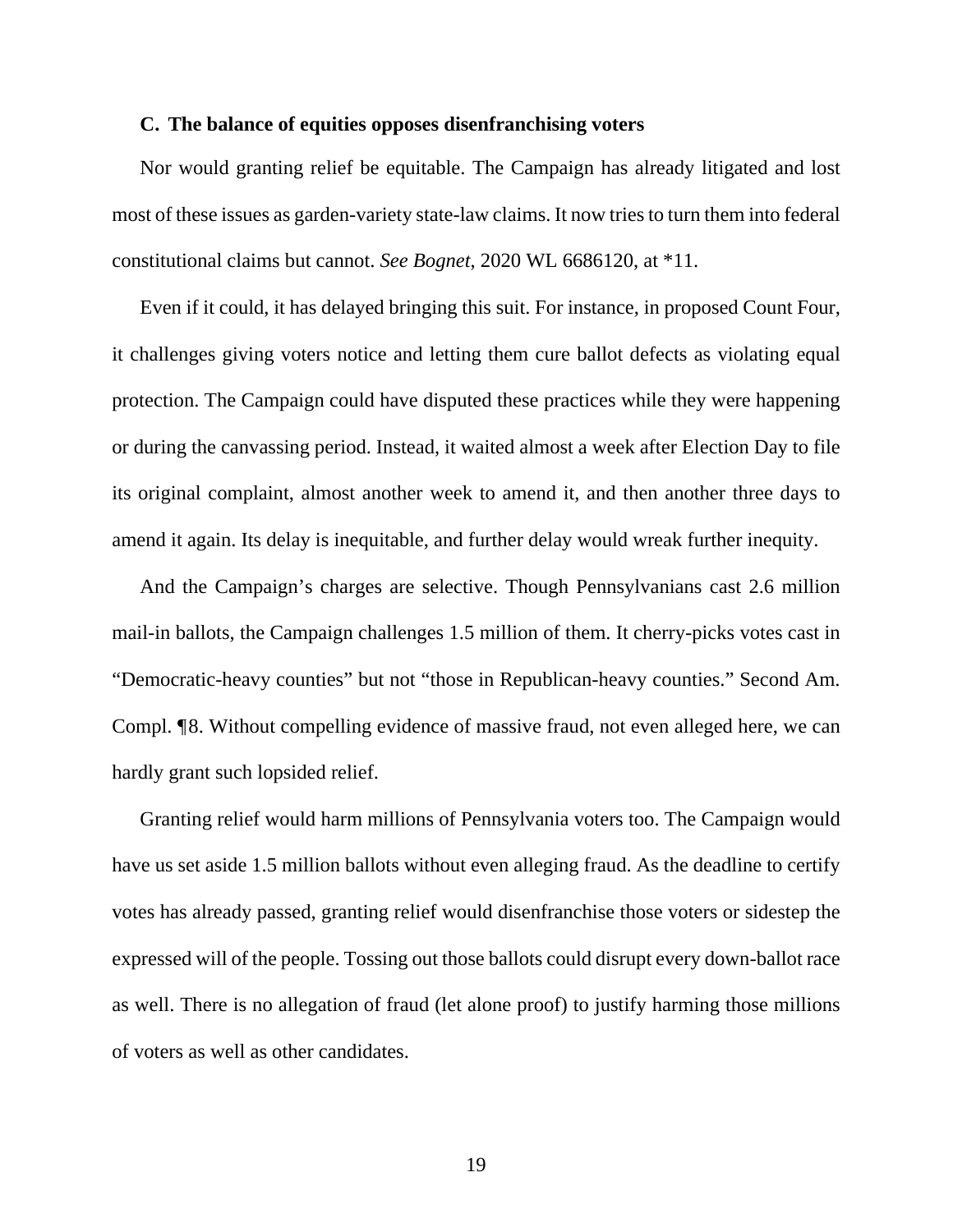#### **D. The public interest favors counting all lawful voters' votes**

Lastly, relief would not serve the public interest. Democracy depends on counting all lawful votes promptly and finally, not setting them aside without weighty proof. The public must have confidence that our Government honors and respects their votes.

What is more, throwing out those votes would conflict with Pennsylvania election law. The Pennsylvania Supreme Court has long "liberally construed" its Election Code "to protect voters' right to vote," even when a ballot violates a technical requirement. *Shambach v. Bickhart*, 845 A.2d 793, 802 (Pa. 2004). "Technicalities should not be used to make the right of the voter insecure." *Appeal of James*, 105 A.2d 64, 66 (Pa. 1954) (internal quotation marks omitted). That court recently reiterated: "[T]he Election Code should be liberally construed so as not to deprive, *inter alia*, electors of their right to elect a candidate of their choice." *Pa. Dem. Party*, 238 A.3d at 356. Thus, unless there is evidence of fraud, Pennsylvania law overlooks small ballot glitches and respects the expressed intent of every lawful voter. *In re: Canvass of Absentee and Mail-in Ballots*, 2020 WL 6875017, at \*1 (plurality opinion). In our federalist system, we must respect Pennsylvania's approach to running elections. We will not make more of ballot technicalities than Pennsylvania itself does.

\* \* \* \* \*

Voters, not lawyers, choose the President. Ballots, not briefs, decide elections. The ballots here are governed by Pennsylvania election law. No federal law requires poll watchers or specifies where they must live or how close they may stand when votes are counted. Nor does federal law govern whether to count ballots with minor state-law defects or let voters